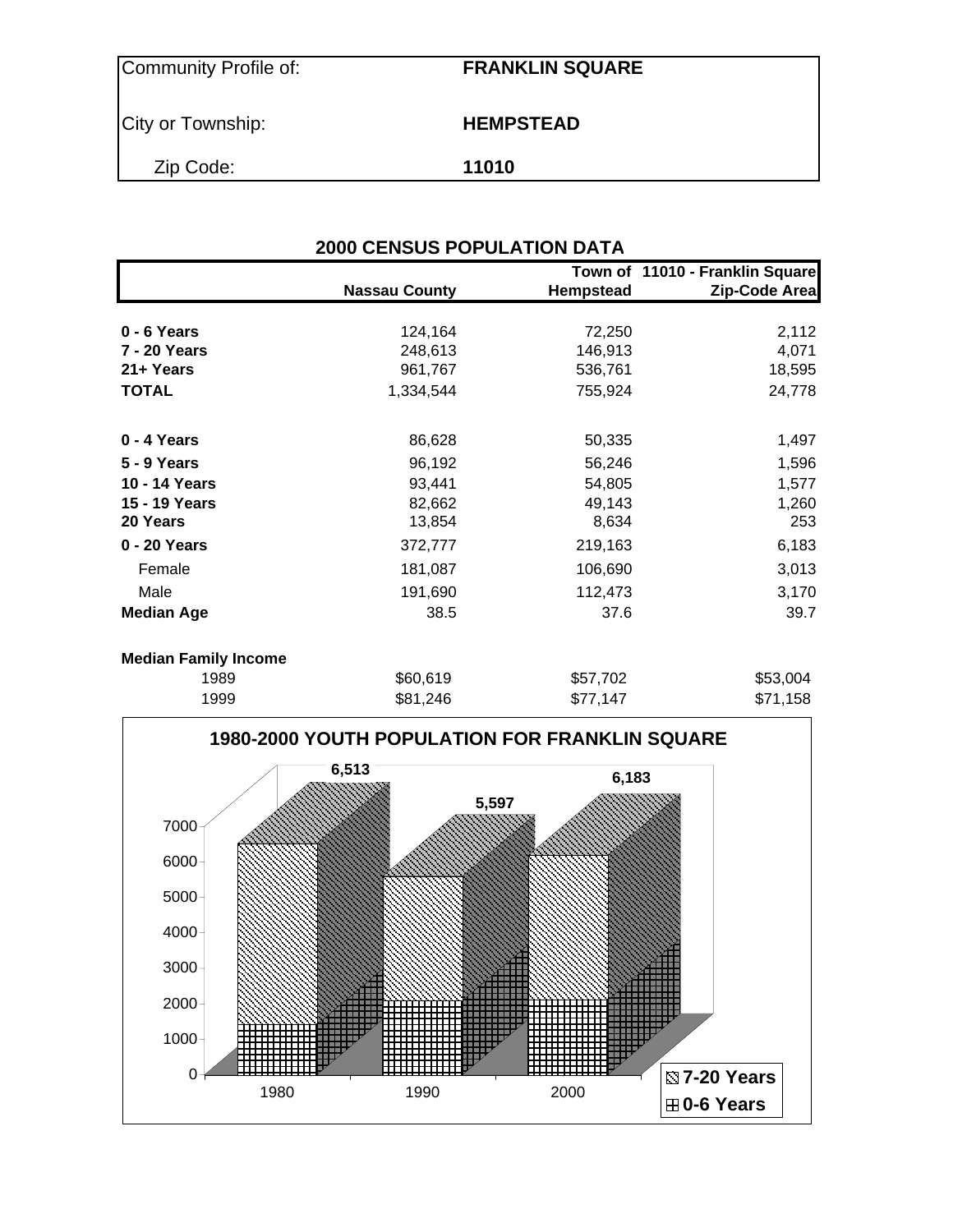# **2000 POPULATION PROJECTION DATA**

|                                   | <b>Nassau County</b> | Town of<br><b>Hempstead</b>                                             | 11010 - Franklin Square<br>Zip-Code Area |
|-----------------------------------|----------------------|-------------------------------------------------------------------------|------------------------------------------|
|                                   |                      |                                                                         |                                          |
| 0 - 6 Years                       | 118,978              | 73,806                                                                  | 1,863                                    |
| 7 - 20 Years                      | 231,792              | 139,895                                                                 | 4,942                                    |
| 21+ Years                         | 978,505              | 557,917                                                                 | 22,393                                   |
| <b>TOTAL</b>                      | 1,329,275            | 771,618                                                                 | 29,198                                   |
| $0 - 4$ Years                     | 83,639               | 52,174                                                                  | 1,260                                    |
| 5 - 9 Years                       | 90,106               | 55,438                                                                  | 1,611                                    |
| 10 - 14 Years                     |                      | 49,470                                                                  |                                          |
| 15 - 19 Years                     | 82,042<br>79,040     | 47,058                                                                  | 1,722<br>1,821                           |
| 20 Years                          | 15,943               | 9,563                                                                   | 391                                      |
|                                   |                      |                                                                         |                                          |
| $0 - 20$ Years                    | 350,770              | 213,701                                                                 | 6,805                                    |
| 2,000                             |                      | 1990-2000 FRANKLIN SQUARE POPULATION PROJECTIONS<br>FOR FOUR AGE GROUPS |                                          |
| 1,800                             |                      |                                                                         |                                          |
|                                   |                      |                                                                         |                                          |
| <b>Management</b><br>1,600 $\Box$ |                      |                                                                         |                                          |
|                                   |                      |                                                                         |                                          |
| 1,400                             |                      |                                                                         |                                          |
|                                   |                      |                                                                         | ×                                        |
| 1,200                             |                      |                                                                         | mang.                                    |
|                                   |                      |                                                                         | ™∙⊻ี 0-4                                 |
| 1,000                             |                      |                                                                         | $\blacksquare$ D $\blacksquare$ 5-9      |
|                                   |                      |                                                                         |                                          |
|                                   |                      |                                                                         |                                          |
| 800                               |                      |                                                                         | ∙15-19                                   |
|                                   |                      |                                                                         |                                          |
| 600                               |                      |                                                                         |                                          |
|                                   |                      |                                                                         |                                          |
| 400                               |                      |                                                                         |                                          |
|                                   |                      |                                                                         |                                          |
| 200                               |                      |                                                                         |                                          |
|                                   |                      |                                                                         |                                          |
| 0                                 |                      |                                                                         |                                          |
| 2001<br>2002                      | 2003<br>2004         | 2005<br>2006<br>2007                                                    | 2009<br>2008<br>2010                     |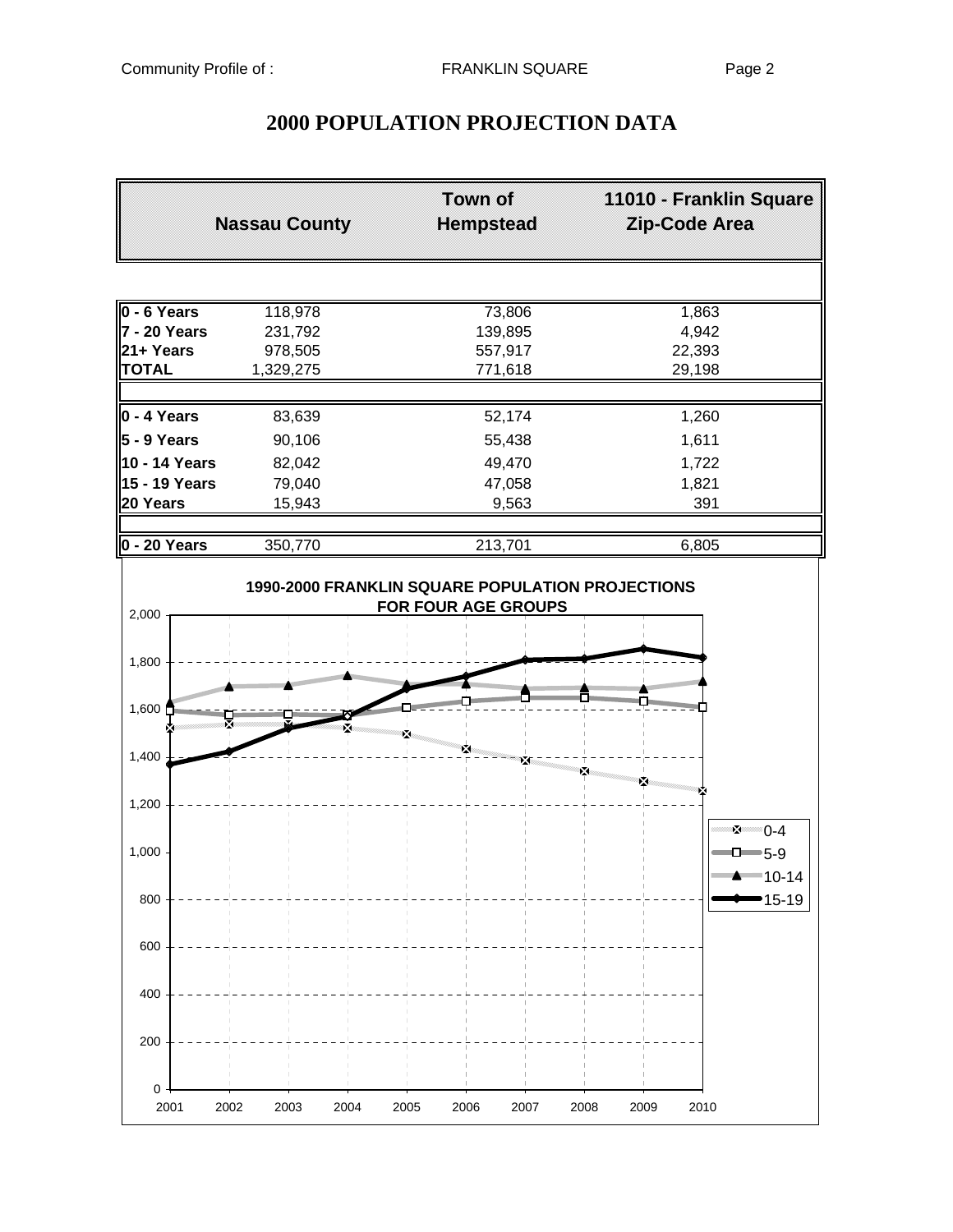# **TEMPORARY ASSISTANCE TO NEEDY FAMILIES (Formerly AFDC) (NUMBER OF INDIVIDUALS)**

*;;;;;;;;;;;;;;;;;* 

|                                                                                      |                                                                                                            |                                                                                      | Town of<br>16-20 y                                                                                                                                                              |
|--------------------------------------------------------------------------------------|------------------------------------------------------------------------------------------------------------|--------------------------------------------------------------------------------------|---------------------------------------------------------------------------------------------------------------------------------------------------------------------------------|
| Year                                                                                 | Nassau County                                                                                              | Hempstead                                                                            | Zip-Code Area                                                                                                                                                                   |
| 1985<br>1986<br>1987<br>1988<br>1989<br>1990<br>1991<br>1992<br>1993<br>1994<br>1995 | 15,963<br>15,337<br>13,321<br>12,410<br>11,950<br>12,607<br>15,317<br>16,528<br>20,129<br>20,622<br>20,229 |                                                                                      | 103<br>11,783<br>11,390<br>102<br>92<br>9,981<br>86<br>9,168<br>86<br>8,943<br>86<br>9,404<br>11,504<br>131<br>121<br>12,410<br>15,031<br>161<br>15,217<br>157<br>14,981<br>153 |
| 1996                                                                                 | 17,800                                                                                                     |                                                                                      | 147<br>13,309                                                                                                                                                                   |
| 1997                                                                                 | 14,940                                                                                                     |                                                                                      | 11,219<br>122                                                                                                                                                                   |
| 1998                                                                                 | 12,706                                                                                                     |                                                                                      | 76<br>9,651                                                                                                                                                                     |
| 1999                                                                                 | 10,825                                                                                                     |                                                                                      | 79<br>8,265                                                                                                                                                                     |
| Rate Per 1,000                                                                       | 25.00<br>20.00<br>$15.00 -$<br>熊老不正之<br>10.00<br>$5.00 -$<br>0.00<br>1987<br>1988<br>1989<br>1990<br>1991  | HEMPSTEAD AFDC RATES PER 1000 RESIDENTS<br>mur<br>ረመ<br>1992<br>1993<br>1994<br>1995 | التايت<br>ÆŅ<br>an m<br>1996<br>1997<br>1998<br>1999                                                                                                                            |
|                                                                                      | <b>El Nassau County</b>                                                                                    | <b>H</b> Hempstead Town                                                              | □16-20 y                                                                                                                                                                        |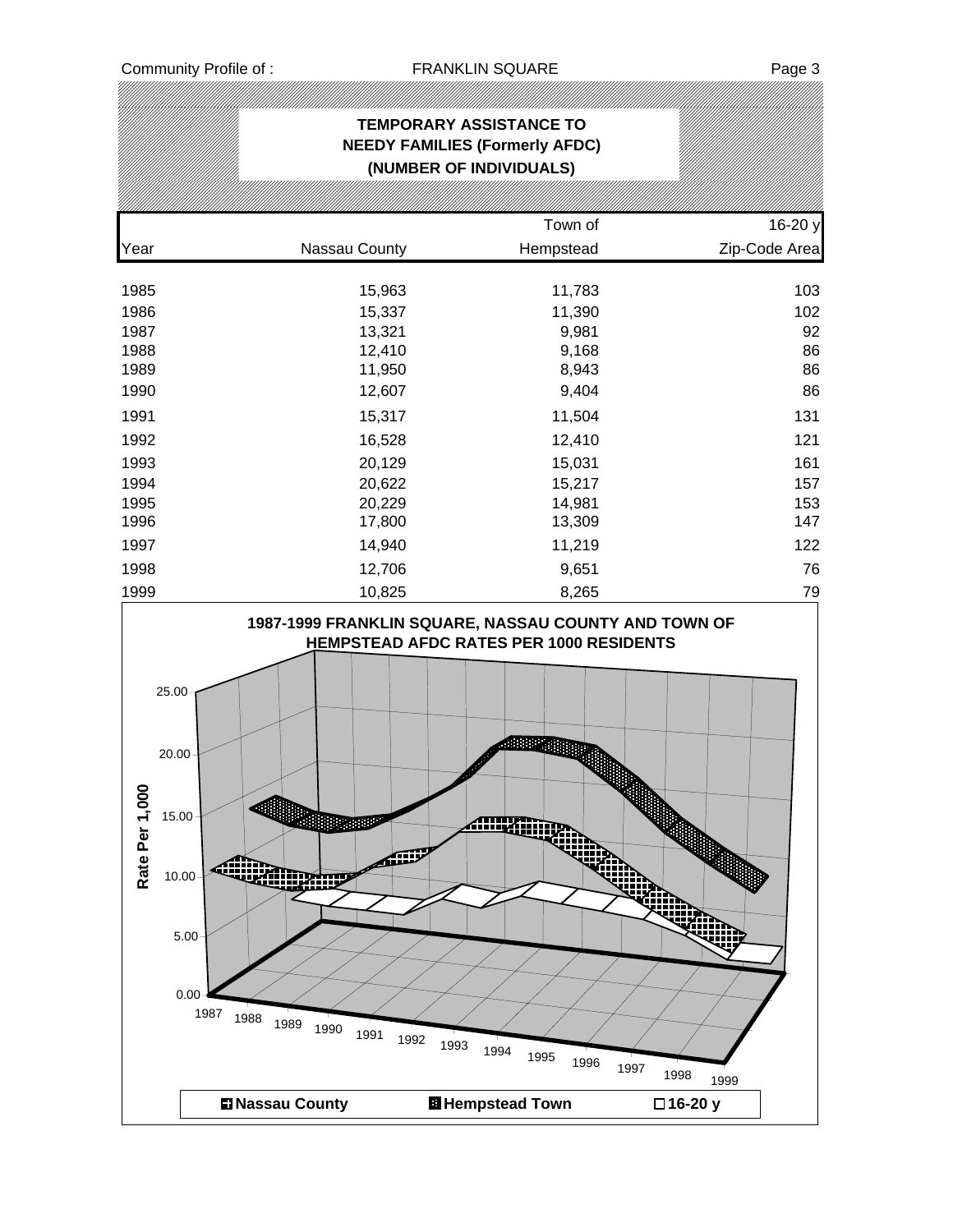|      |                         | 7-15 Years Old     |               |                         |
|------|-------------------------|--------------------|---------------|-------------------------|
|      |                         | <b>Station</b>     | Subjects of   |                         |
| Year | <b>Arrests</b>          | <b>Adjustments</b> | Investigation | <b>Totals</b>           |
| 1990 | 15                      | 62                 | 4             | 81                      |
| 1991 | 8                       | 28                 | 5             | 41                      |
| 1992 | $\overline{\mathbf{4}}$ | 35                 | 6             | 45                      |
| 1993 | 7                       | 38                 | 8             | 53                      |
| 1994 | 11                      | 37                 | 14            | 62                      |
| 1995 | 9                       | 25                 | 29            | 63                      |
| 1996 | 12                      | 28                 | 24            | 64                      |
| 1997 | 10                      | 15                 | 15            | 40                      |
|      |                         |                    |               |                         |
|      |                         | 16-20 Years Old    |               |                         |
|      |                         | <b>Subjects of</b> |               | <b>All Ages</b>         |
| Year | <b>Arrests</b>          | Investigation      | <b>Totals</b> | <b>Total Incidents*</b> |
| 1990 | 50                      | 9                  | 59            | 140                     |
| 1991 | 48                      | 30                 | 78            | 119                     |
| 1992 | 37                      | 21                 | 58            | 103                     |
| 1993 | 52                      | 31                 | 83            | 136                     |
| 1994 | 29                      | 21                 | 50            | 112                     |
| 1995 | 44                      | 21                 | 65            | 128                     |
| 1996 | 40                      | 31                 | 71            | 136                     |



### **11010 ZIP-CODE AREA RESIDENT YOUTH OFFENSES**

\* Total incidents include arrests, station adjustments and subjects of investigation for 1988 - 1995. Subjects were not

available prior to 1988. Youth offense data does not include data on convictions following from some of these arrests.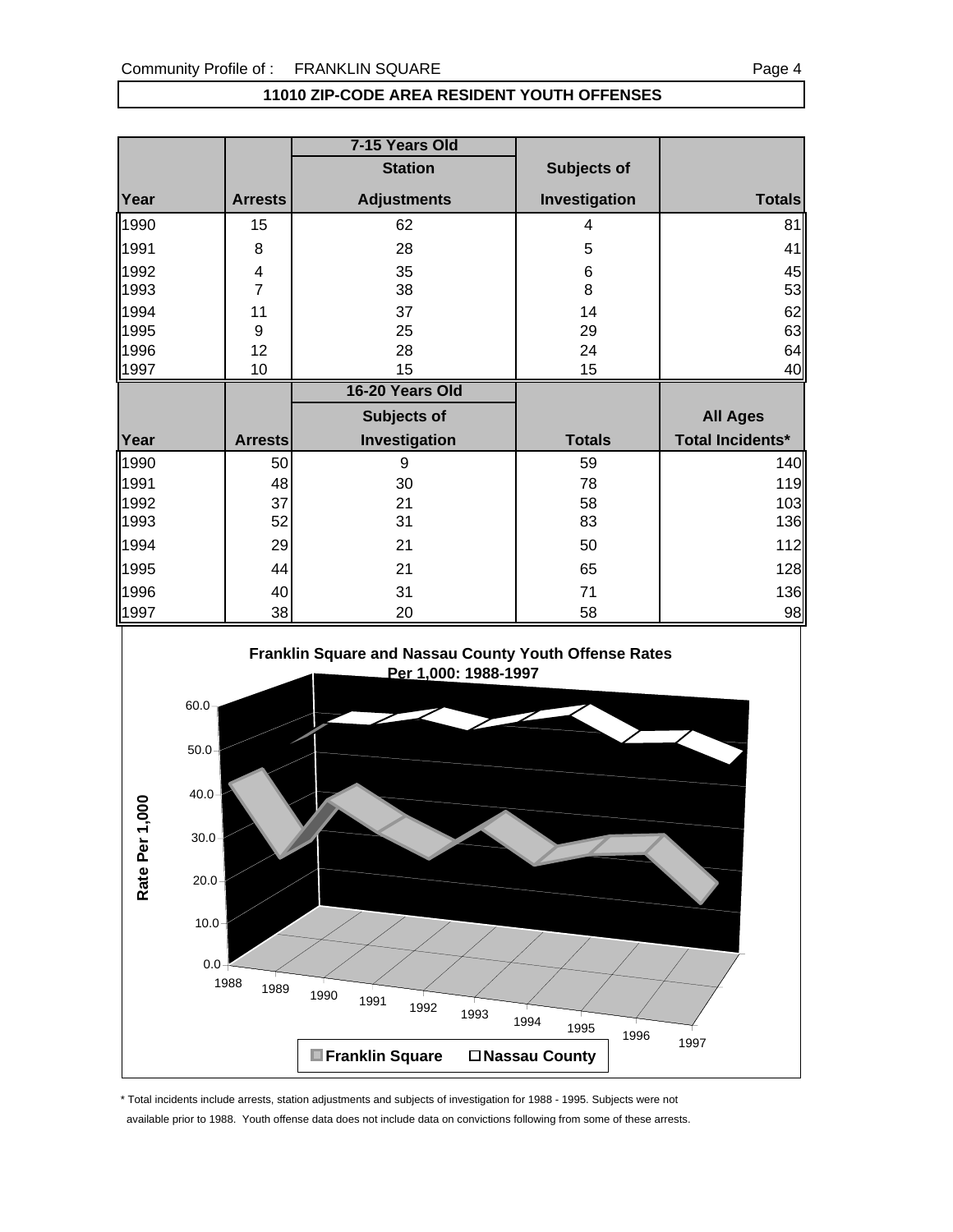Community Profile of : FRANKLIN SQUARE Page 5

|      | 11010 ZIP-CODE AREA RESIDENT YOUTH OFFENSES                                               |                                                                   |                                                   |                       |              |                                        |              |              |  |  |
|------|-------------------------------------------------------------------------------------------|-------------------------------------------------------------------|---------------------------------------------------|-----------------------|--------------|----------------------------------------|--------------|--------------|--|--|
|      | Youth Offense Rate Per 1000 Resident Youth<br><b>For Combined Offense Types and Total</b> |                                                                   |                                                   |                       |              |                                        |              |              |  |  |
|      | Drug &                                                                                    | Violent &                                                         |                                                   |                       |              | <b>Criminal</b>                        |              |              |  |  |
| Year |                                                                                           | <b>Alcohol Threatening</b>                                        | <b>Property</b>                                   | <b>Status</b>         | <b>Theft</b> | <b>Nonconf</b>                         | <b>Other</b> | <b>Total</b> |  |  |
| 1990 | 4.3                                                                                       | 6.8                                                               | 13.7                                              | 6.6                   | 5.7          | 1.4                                    | 0.3          | 40.0         |  |  |
| 1991 | 2.3                                                                                       | 9.0                                                               | 7.6                                               | 3.1                   | 5.7          | 0.6                                    | 3.4          | 33.6         |  |  |
| 1992 | 2.2                                                                                       | 5.0                                                               | 5.0                                               | 5.6                   | 5.3          | 2.8                                    | 2.5          | 28.8         |  |  |
| 1993 | 3.2                                                                                       | 7.3                                                               | 7.3                                               | 4.1                   | 7.0          | 3.0                                    | 4.6          | 36.7         |  |  |
| 1994 | 3.2                                                                                       | 4.8                                                               | 2.7                                               | 6.1                   | 7.2          | 2.1                                    | 3.7          | 29.8         |  |  |
| 1995 | 1.3                                                                                       | 8.3                                                               | 8.1                                               | 3.4                   | 7.8          | 1.8                                    | 2.6          | 33.3         |  |  |
| 1996 | 5.4                                                                                       | 8.7                                                               | 5.6                                               | 3.3                   | 7.4          | 0.5                                    | 3.8          | 34.7         |  |  |
| 1997 | 4.4                                                                                       | 5.1                                                               | 4.1                                               | 3.8                   | 4.4          | 1.0                                    | 2.3          | 25.1         |  |  |
|      |                                                                                           |                                                                   | For Combined Offense Types and Total              | <b>Youth Offenses</b> |              |                                        |              |              |  |  |
|      |                                                                                           |                                                                   |                                                   |                       |              |                                        |              |              |  |  |
|      | Drug &                                                                                    | Violent &                                                         |                                                   |                       |              | <b>Criminal</b>                        |              |              |  |  |
| Year |                                                                                           | <b>Alcohol Threatening</b>                                        | <b>Property</b>                                   | <b>Status</b>         | <b>Theft</b> | <b>Nonconf</b>                         | <b>Other</b> | <b>Total</b> |  |  |
| 1990 | 15                                                                                        | 24                                                                | 48                                                | 23                    | 20           | 5                                      | 1            | 140          |  |  |
| 1991 | 8                                                                                         | 32                                                                | 27                                                | 11                    | 20           | $\overline{2}$                         | 12           | 119          |  |  |
| 1992 | 8                                                                                         | 18                                                                | 18                                                | 20                    | 19           | 10                                     | 9            | 103          |  |  |
| 1993 | 12                                                                                        | 27                                                                | 27                                                | 15                    | 26           | 11                                     | 17           | 136          |  |  |
| 1994 | 12                                                                                        | 18                                                                | 10                                                | 23                    | 27           | 8                                      | 14           | 112          |  |  |
| 1995 | 5                                                                                         | 32                                                                | 31                                                | 13                    | 30           | $\overline{7}$                         | 10           | 128          |  |  |
| 1996 | 21                                                                                        | 34                                                                | 22                                                | 13                    | 29           | $\overline{2}$                         | 15           | 136          |  |  |
| 1997 | 17                                                                                        | 20                                                                | 16                                                | 15                    | 17           | 4                                      | 9            | 98           |  |  |
| 16.0 |                                                                                           | 1990-1997 Violent & Threatening, and Drug & Alcohol Youth Offense | <b>Rates in Franklin Square and Nassau County</b> |                       |              |                                        |              |              |  |  |
| 14.0 |                                                                                           |                                                                   |                                                   |                       |              |                                        |              |              |  |  |
| 12.0 |                                                                                           |                                                                   |                                                   |                       |              |                                        |              |              |  |  |
|      |                                                                                           |                                                                   |                                                   |                       |              |                                        |              |              |  |  |
|      |                                                                                           |                                                                   |                                                   |                       |              |                                        |              |              |  |  |
|      |                                                                                           |                                                                   |                                                   |                       |              |                                        |              |              |  |  |
|      |                                                                                           |                                                                   |                                                   |                       |              |                                        |              |              |  |  |
|      |                                                                                           |                                                                   |                                                   |                       |              |                                        |              |              |  |  |
|      |                                                                                           |                                                                   |                                                   |                       |              |                                        |              |              |  |  |
| 4.0  |                                                                                           |                                                                   |                                                   |                       |              |                                        |              |              |  |  |
| 2.0  |                                                                                           |                                                                   |                                                   |                       |              |                                        |              |              |  |  |
| 0.0  |                                                                                           |                                                                   |                                                   |                       |              |                                        |              |              |  |  |
| 1990 |                                                                                           | 1991<br>1992<br>-Nassau County Alc/Drug/k                         | 1993                                              | 1994                  |              | 1995<br>Massau County Violent/Threat/k | 1996         | 1997         |  |  |
|      |                                                                                           | <b>-X</b> Franklin Square Alc/Drug/k                              |                                                   |                       |              | -D-Franklin Square Violent/Threat/k    |              |              |  |  |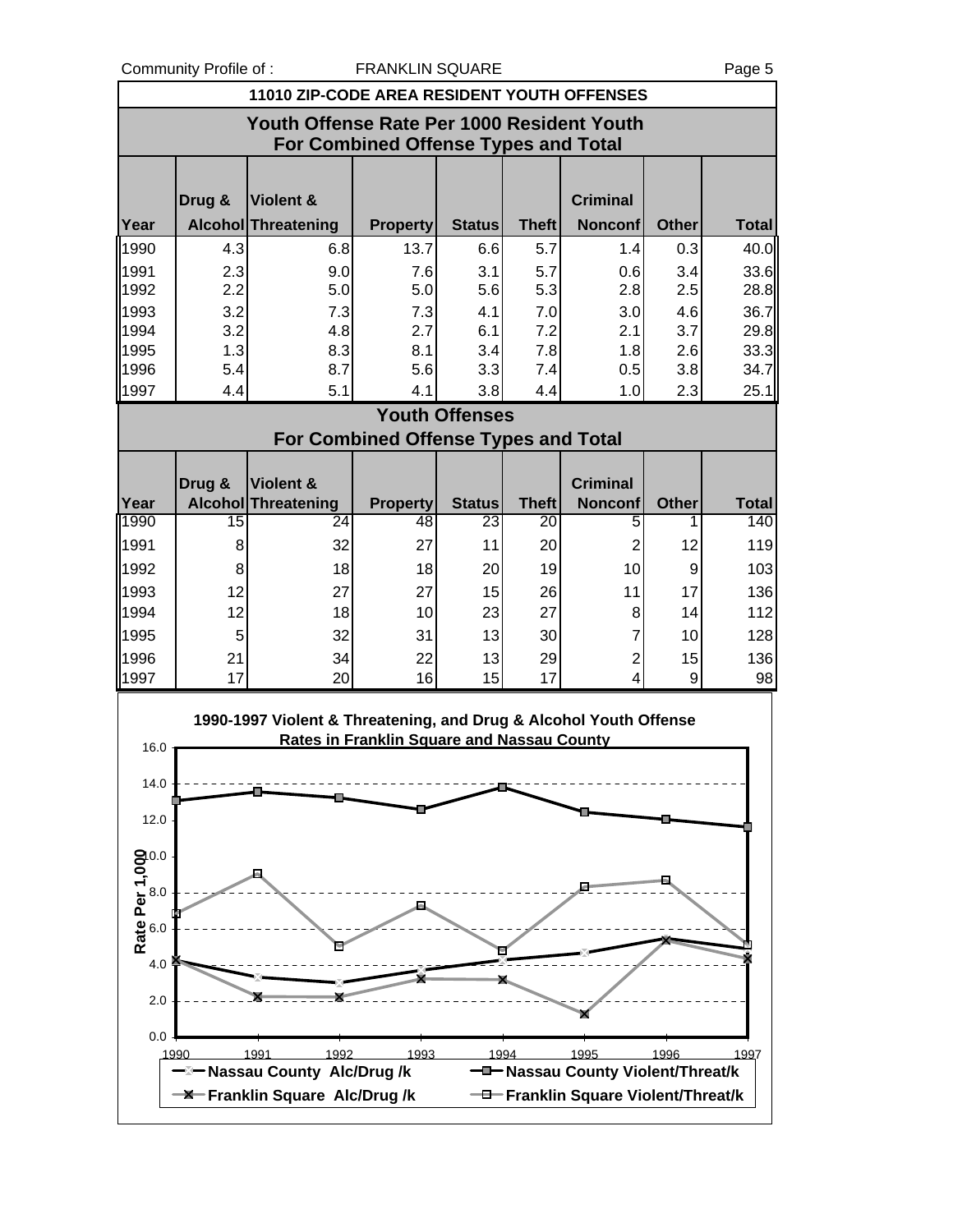

Each community comprises less than 2% of all Franklin Square youth offenses.



 "Other" communities include Mineola,Garden City, Bellmore, East Norwich, Levittown, and Other New York State. Each community comprises less than 2% of all youth offenses occuring in Franklin Square.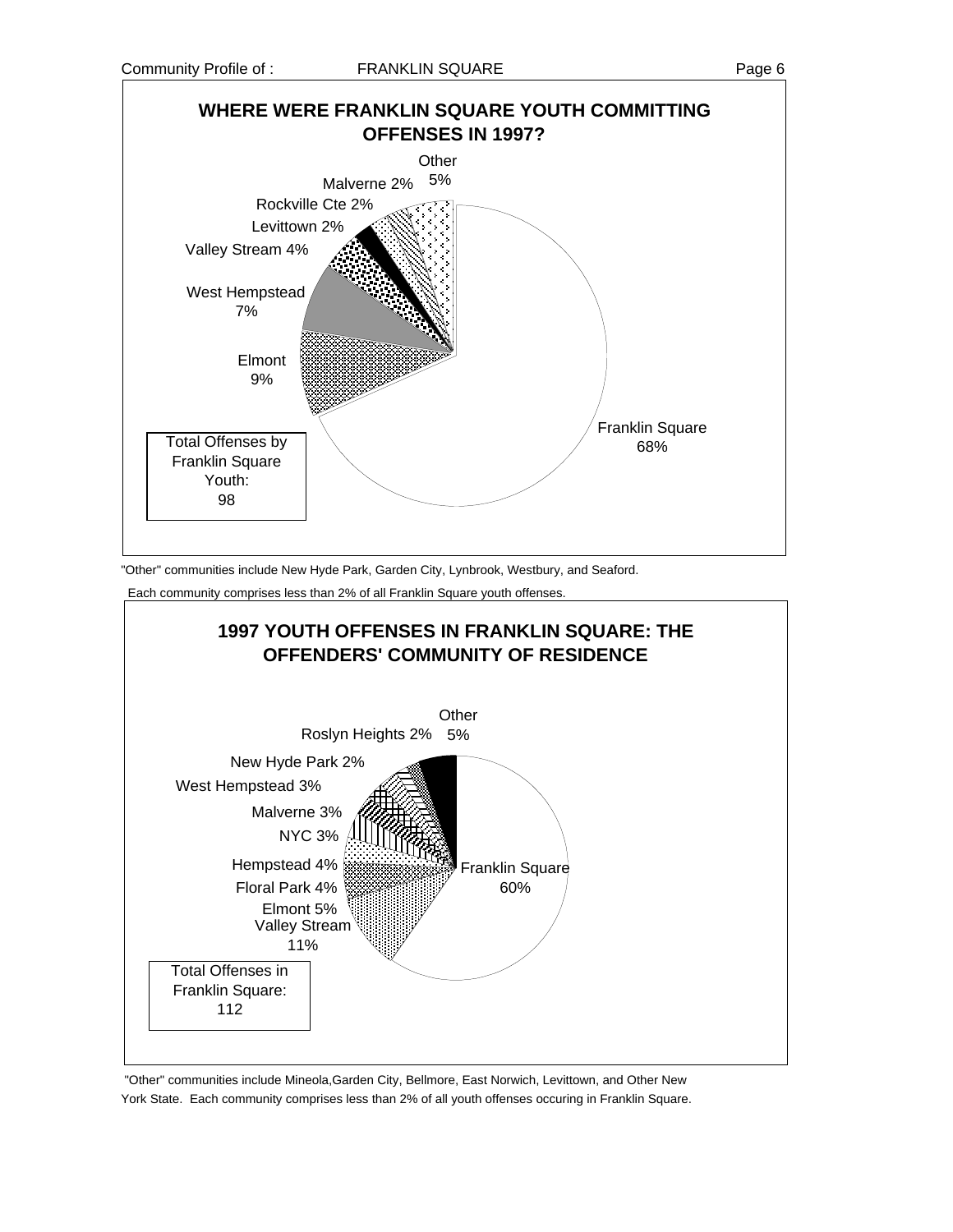|                        |                          |                           |                            |                          |                            |                          |                            | 1991-97  |
|------------------------|--------------------------|---------------------------|----------------------------|--------------------------|----------------------------|--------------------------|----------------------------|----------|
|                        |                          |                           |                            |                          |                            |                          |                            | Percent  |
| Age                    | 1991                     | 1992                      | 1993                       | 1994                     | 1995                       | 1996                     | 1997                       | Change   |
| 10 Yr & Less           | $\overline{\phantom{0}}$ | $\overline{\phantom{0}}$  | $\overline{\phantom{0}}$   | $\overline{\phantom{0}}$ | $\overline{1}$             | $\mathbf{1}$             | 1                          |          |
| %                      | 0.0%                     | 0.0%                      | 0.0%                       | 0.0%                     | 12.5%                      | 9.1%                     | 7.1%                       |          |
| 11 to 12               | $\overline{0}$           | $\overline{2}$            | $\overline{\mathbf{0}}$    | $\Omega$                 | $\overline{\phantom{0}}$   | - 0                      | $\mathbf{1}$               |          |
| $\%$                   | 0.0%                     | 13.3%                     | 0.0%                       | 0.0%                     | 0.0%                       | 0.0%                     | 7.1%                       |          |
| $\overline{13}$        | $\overline{\mathbf{3}}$  | $\overline{3}$            | $\overline{0}$             | 3                        | 2                          | $\mathcal{P}$            | $\mathbf 1$                | $-66.7%$ |
| %                      | 33.3%                    | 20.0%                     | 0.0%                       | 17.6%                    | 25.0%                      | 18.2%                    | 7.1%                       |          |
| 14                     | $\overline{\phantom{0}}$ | $\overline{\phantom{a}3}$ | $\overline{\phantom{0}}$   | $\overline{7}$           | $\overline{2}$             | 3                        | $\mathbf{1}$               | $-75.0%$ |
| $\%$                   | 44.4%                    | 20.0%                     | 0.0%                       | 41.2%                    | 25.0%                      | 27.3%                    | 7.1%                       |          |
| 15 <sub>1</sub>        | 1                        | $\overline{3}$            | $\overline{3}$             | $\overline{4}$           | $\overline{1}$             | $\overline{4}$           |                            | 2 100.0% |
| $\%$                   | 11.1%                    | 20.0%                     | 33.3%                      | 23.5%                    | 12.5%                      | 36.4%                    | 14.3%                      |          |
| 16                     | $\overline{\phantom{a}}$ | $\overline{4}$            | $\overline{\phantom{a}3}$  | $\overline{\textbf{3}}$  | $\sim$ 1                   | $\overline{\phantom{0}}$ | $\overline{7}$             | 600.0%   |
| %                      | 11.1%                    | 26.7%                     | 33.3%                      | 17.6%                    | 12.5%                      | 0.0%                     | 50.0%                      |          |
| 17 <sub>1</sub>        | $\Omega$                 | $\overline{0}$            | $\overline{\phantom{0}}$ 2 | $\overline{0}$           | $\overline{\phantom{1}}$ 1 | $\mathbf{1}$             | $\overline{\phantom{1}}$ 1 |          |
| $\%$                   | 0.0%                     | 0.0%                      | 22.2%                      | $0.0\%$                  | 12.5%                      | 9.1%                     | 7.1%                       |          |
| 18                     | $\Omega$                 | $\overline{\phantom{0}}$  | $\overline{\phantom{0}}$   | $\overline{\phantom{0}}$ | $\overline{\phantom{0}}$   | $\overline{0}$           | $\overline{0}$             |          |
| %                      | 0.0%                     | 0.0%                      | 0.0%                       | 0.0%                     | $0.0\%$                    | 0.0%                     | 0.0%                       |          |
| 19 to 20               | $\overline{\mathbf{0}}$  | $\overline{0}$            | $\mathbf{1}$               | $\overline{0}$           | $\overline{0}$             | $\overline{0}$           | $\Omega$                   |          |
| $\%$                   | 0.0%                     | 0.0%                      | 11.1%                      | 0.0%                     | 0.0%                       | 0.0%                     | 0.0%                       |          |
| <b>Franklin Square</b> |                          |                           |                            |                          |                            |                          |                            |          |
| Total                  | $\overline{9}$           | 15                        | - 9                        | 17                       | 8                          | 11                       | 14                         | 55.6%    |
| Rate Per 1,000 2.1     |                          | 3.4                       | 2.0                        | 3.7                      | 1.7                        | 2.3                      | 2.9                        | 36.0%    |
| <b>Nassau County</b>   |                          |                           |                            |                          |                            |                          |                            |          |
| Rate Per 1,000 5.19    |                          | 6.63                      | 8.98                       | 8.68                     | 7.52                       | 7.23                     | 7.30                       | 40.5%    |

## **Resident Franklin Square Runaway and Homeless Youth by Age Group**

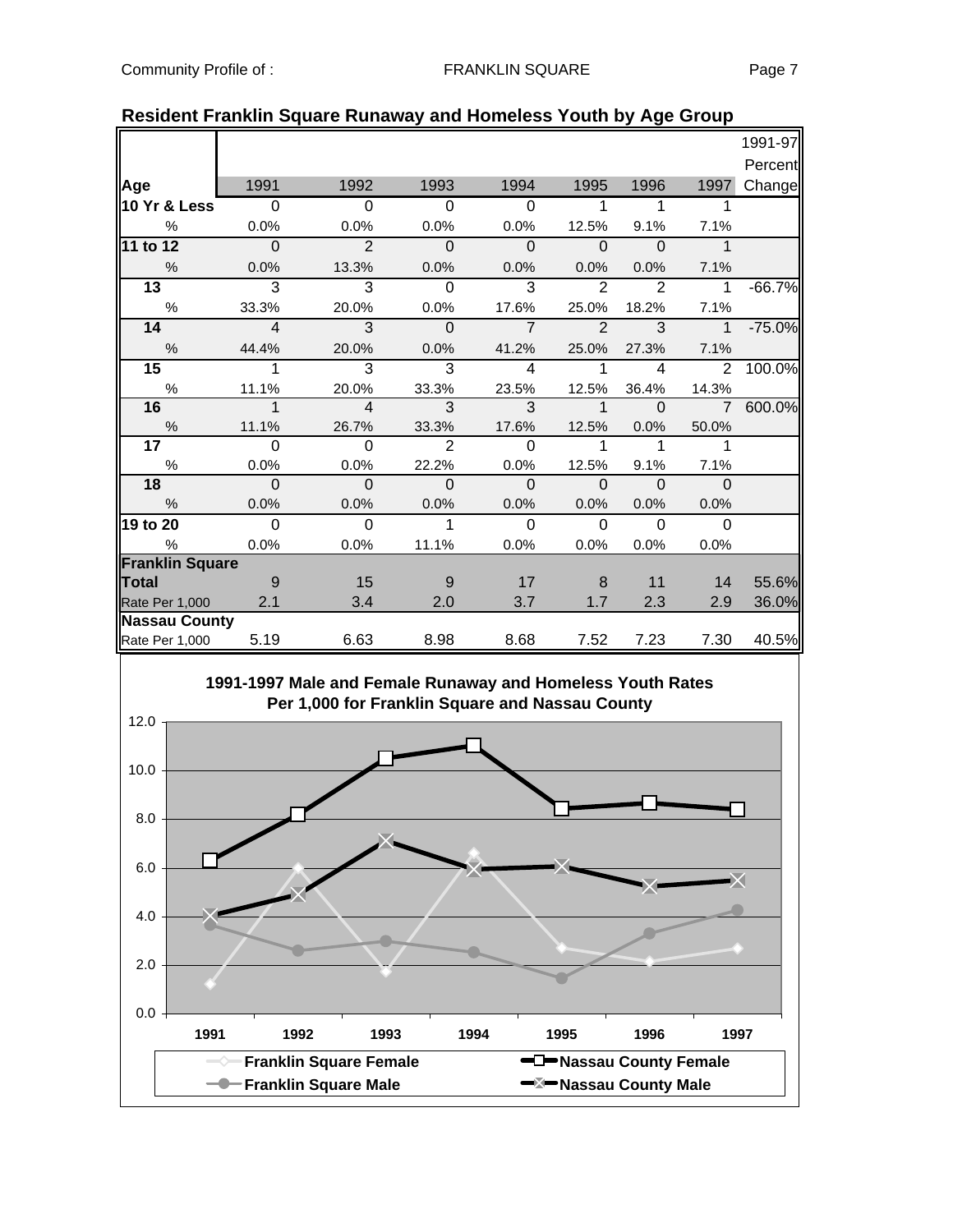### Community Profile of : The ST RANKLIN SQUARE Page 8

# **PUBLIC SCHOOL ENROLLMENT IN FRANKLIN SQUARE UFSD**

|                  | European | African  |          | Asian    | <b>Native</b>                                         |               |       |
|------------------|----------|----------|----------|----------|-------------------------------------------------------|---------------|-------|
| Year             | American | American | Latino   | American | American                                              | Total         |       |
|                  |          |          |          |          |                                                       |               |       |
| 1987             | 1,383    | 3        | 32       | 49       |                                                       | 1,468         |       |
| 1988             | 1,371    | 3        | 41       | 65       | $\Omega$                                              | 1,480         |       |
| 1989             | 1,385    | 2        | 49       | 57       | 0                                                     | 1,493         |       |
| 1990             | 1,383    |          | 55       | 63       | 0                                                     | 1,502         |       |
| 1991             | 1,381    | 7        | 74       | 70       | 1                                                     | 1,533         |       |
| 1992             | 1,411    | 6        | 82       | 68       | 0                                                     | 1,567         |       |
| 1993             | 1,395    | 5        | 107      | 70       | 0                                                     | 1,577         |       |
| 1994             | 1,459    | 10       | 77       | 81       | 0                                                     | 1,627         |       |
| 1995             | 1,483    | 7        | 85       | 78       | 1                                                     | 1,654         |       |
| 1996             | 1,497    | 8        | 84       | 87       | 1                                                     | 1,677         |       |
| 1997             | 1,543    | 18       | 75       | 71       | 1                                                     | 3,318         |       |
| 1998             | 1,588    | 10       | 92       | 67       | 1                                                     | 1,758         |       |
| 1999             | 1,650    | 7        | 115      | 96       |                                                       | 1,869         |       |
|                  |          |          |          |          | Net Change in School Enrollment Between 1987 and 1999 |               |       |
|                  |          | European | African  |          | Asian                                                 | <b>Native</b> |       |
|                  | 1987-99  | American | American | Latino   | American                                              | American      | Total |
| Change in Number |          | 267      | 4        | 83       | 47                                                    | 0             | 401   |

|                   | Net Change in School Enrollment Between 1993 and 1999 |          |          |        |          |               |                        |  |  |  |  |
|-------------------|-------------------------------------------------------|----------|----------|--------|----------|---------------|------------------------|--|--|--|--|
|                   |                                                       | European | African  |        | Asian    | <b>Native</b> |                        |  |  |  |  |
|                   | 1993-99                                               | American | American | Latino | American | American      | $\tau$ <sub>otal</sub> |  |  |  |  |
| Change in Number  |                                                       | 255      | ◠        |        | 26       |               | 292                    |  |  |  |  |
| Change as Percent |                                                       | 18%      | 40%      | 7%     | 37%      |               | 19%                    |  |  |  |  |

Change as Percent 19% 133% 259% 96% 0% 27%



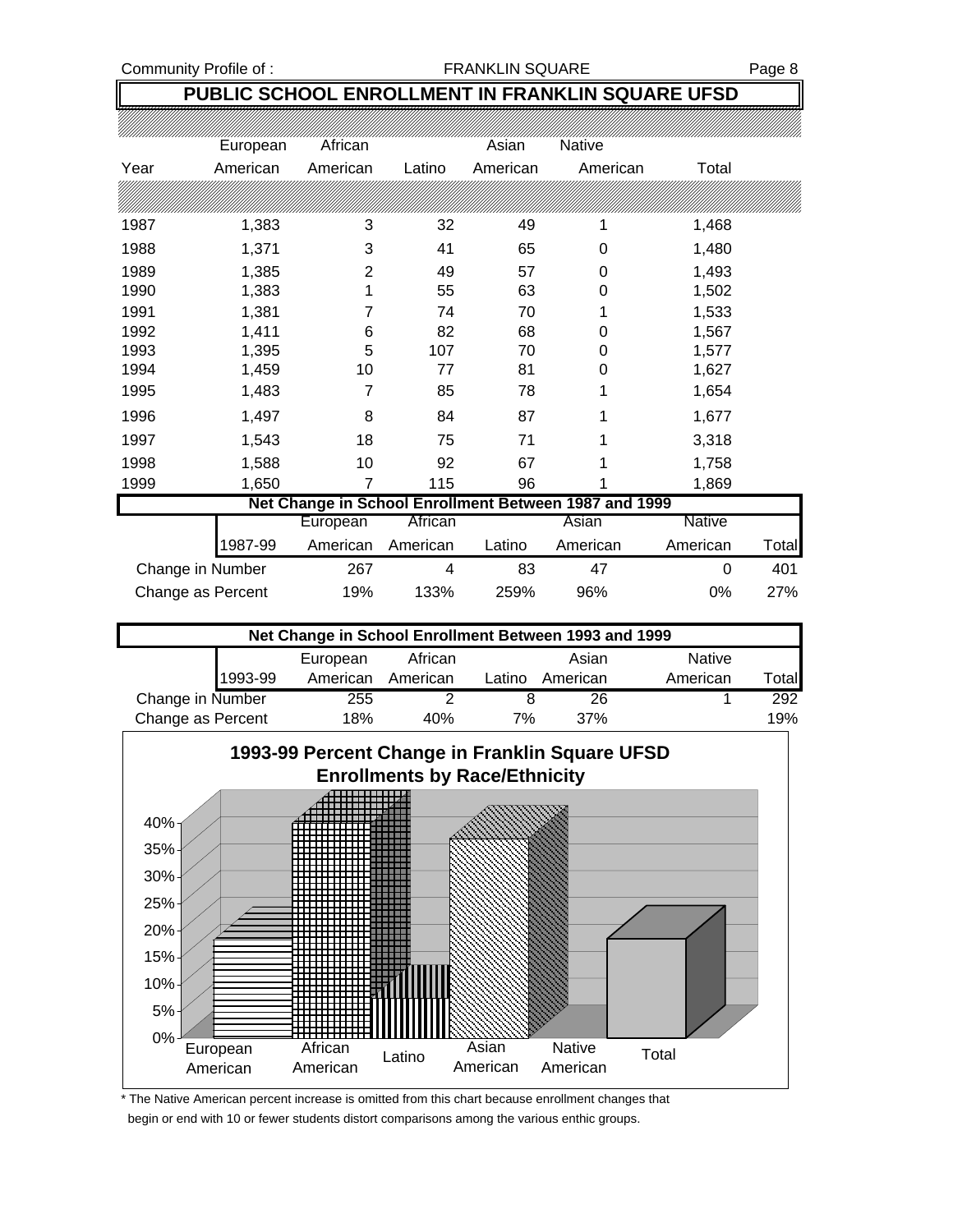### **PUBLIC SCHOOL ENROLLMENT IN SEWANHAKA CHSD**

|      | European          | African  |          | Asian    | Native                                                |               |       |
|------|-------------------|----------|----------|----------|-------------------------------------------------------|---------------|-------|
| Year | American          | American | Latino   | American | American                                              | Total         |       |
|      |                   |          |          |          |                                                       |               |       |
| 1987 | 5567              | 574      | 361      | 266      | 8                                                     | 6776          |       |
| 1988 | 5168              | 625      | 371      | 323      | 6                                                     | 6493          |       |
| 1989 | 4886              | 673      | 405      | 383      | 4                                                     | 6351          |       |
| 1990 | 4621              | 670      | 426      | 411      | 2                                                     | 6130          |       |
| 1991 | 4435              | 733      | 467      | 468      | 0                                                     | 6103          |       |
| 1992 | 4430              | 770      | 509      | 519      | 0                                                     | 6228          |       |
| 1993 | 4345              | 894      | 551      | 598      | 0                                                     | 6388          |       |
| 1994 | 4316              | 994      | 608      | 697      | 0                                                     | 6615          |       |
| 1995 | 4353              | 1061     | 658      | 729      | 0                                                     | 6801          |       |
| 1996 | 4335              | 1206     | 680      | 795      | 0                                                     | 7016          |       |
| 1997 | 4280              | 1342     | 711      | 863      | 0                                                     | 7196          |       |
| 1998 | 4199              | 1445     | 750      | 852      | 4                                                     | 7246          |       |
| 1999 | 4189              | 1565     | 811      | 872      | 0                                                     | 7437          |       |
|      |                   |          |          |          | Net Change in School Enrollment Between 1987 and 1999 |               |       |
|      |                   | European | African  |          | Asian                                                 | <b>Native</b> |       |
|      | 1987-99           | American | American | Latino   | American                                              | American      | Total |
|      | Change in Number  | $-1378$  | 991      | 450      | 606                                                   | -8            | 661   |
|      | Change as Percent | $-25%$   | 173%     | 125%     | 228%                                                  | $-100%$       | 10%   |

|                   | Net Change in School Enrollment Between 1993 and 1999 |          |          |        |          |               |       |  |  |  |  |
|-------------------|-------------------------------------------------------|----------|----------|--------|----------|---------------|-------|--|--|--|--|
|                   |                                                       | European | African  |        | Asian    | <b>Native</b> |       |  |  |  |  |
|                   | 1993-99                                               | American | American | Latino | American | American      | Total |  |  |  |  |
| Change in Number  |                                                       | -156     | 671      | 260    | 274      |               | 1.049 |  |  |  |  |
| Change as Percent |                                                       | -4%      | 75%      | 47%    | 46%      |               | 16%   |  |  |  |  |



\* The 1993-99 change for Native Americans has been excluded from this chart because there were fewer than 7 enrolled in 1993. This policy is meant to avoid distorted percent comparisons among groups.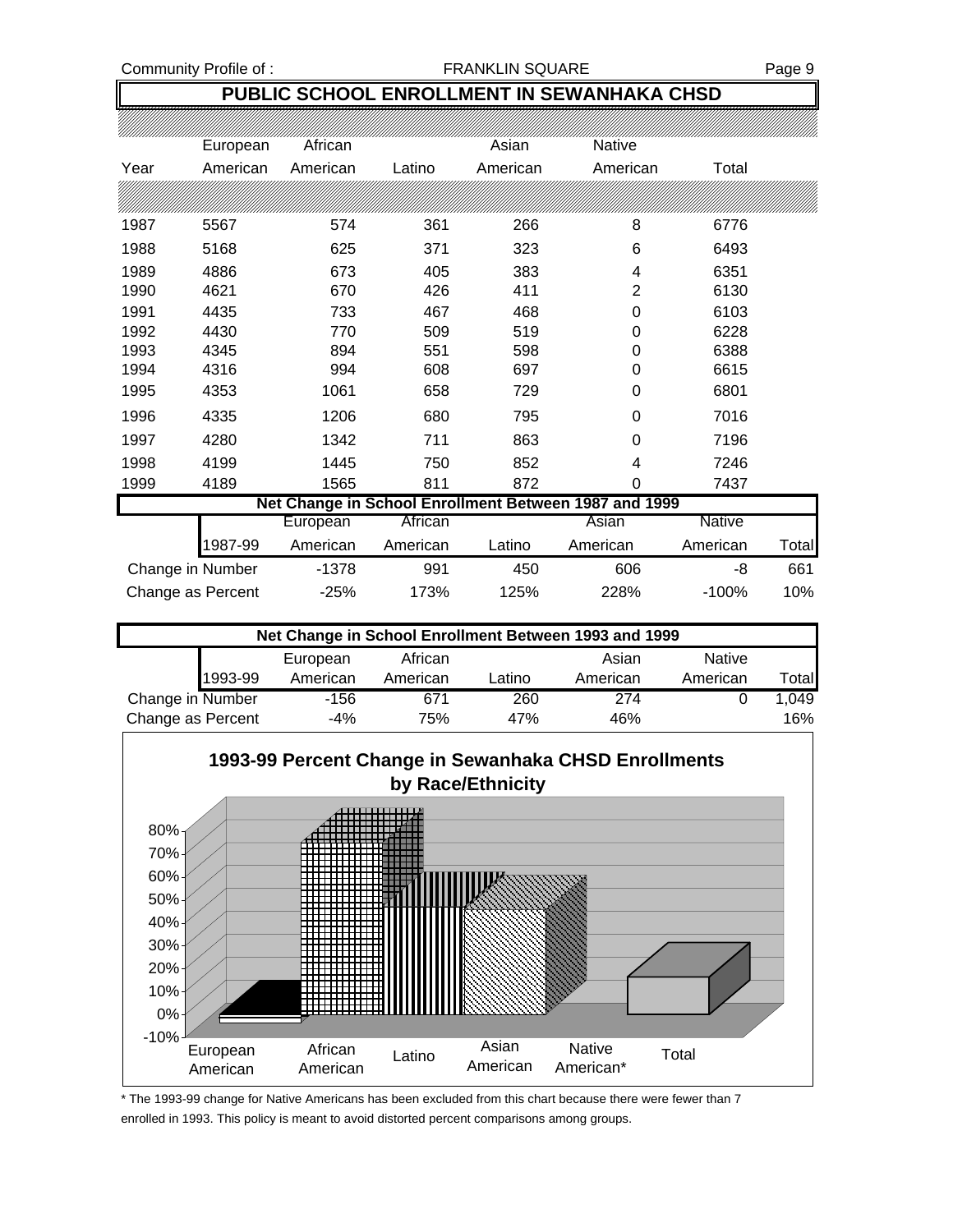## **REPORTED LIMITED ENGLISH PROFICIENT ENGLISH LANGUAGE LEARNERS (LEP/ELLs) IN FRANKLIN SQUARE UFSD\***

| Reported Number and Percent of LEP/ELL Students in Franklin Square UFSD,        |               |       |                   |               |                         |                         |                   |  |  |
|---------------------------------------------------------------------------------|---------------|-------|-------------------|---------------|-------------------------|-------------------------|-------------------|--|--|
| <b>Hempstead Town and Nassau County</b>                                         |               |       |                   |               |                         |                         |                   |  |  |
|                                                                                 |               |       |                   |               |                         |                         |                   |  |  |
| <b>Franklin Square UFSD</b><br><b>Town of Hempstead</b><br><b>Nassau County</b> |               |       |                   |               |                         |                         |                   |  |  |
| Year                                                                            | <b>Number</b> |       | <b>Percent of</b> | <b>Number</b> | <b>Percent of</b>       |                         | Number Percent of |  |  |
| <b>Total Enrollment</b>                                                         |               |       |                   |               | <b>Total Enrollment</b> | <b>Total Enrollment</b> |                   |  |  |
| 1992                                                                            |               | 63    | 4.0%              | 3,240         | 3.2%                    | 6,044                   | 3.5%              |  |  |
| 1993                                                                            |               | 69    | 4.4%              | 3,875         | 3.7%                    | 6,963                   | 4.0%              |  |  |
| 1994                                                                            |               | 78    | 4.8%              | 4,271         | 4.1%                    | 7,492                   | 4.2%              |  |  |
| 1995                                                                            |               | 66    | 4.0%              | 4,674         | 4.3%                    | 7,823                   | 4.3%              |  |  |
| 1996                                                                            |               | 65    | 3.9%              | 4,847         | 4.4%                    | 8,276                   | 4.5%              |  |  |
| 1997                                                                            |               | 69    | 4.0%              | 5,532         | 4.9%                    | 9,219                   | 4.9%              |  |  |
| 1998                                                                            |               | 79    | 4.5%              | 5,878         | 5.1%                    | 9,353                   | 4.8%              |  |  |
| 1999                                                                            |               | 88    | 4.7%              | 6,134         | $5.2\%$                 | 10,077                  | 5.1%              |  |  |
| 1999 Total                                                                      |               |       |                   |               |                         |                         |                   |  |  |
| Enrollment                                                                      |               | 1,869 |                   | 117,036       |                         | 195,804                 |                   |  |  |
| 1992 - 1999                                                                     |               | 39.7% |                   | 89.3%         |                         | 66.7%                   |                   |  |  |
| % Change                                                                        |               |       |                   |               |                         |                         |                   |  |  |

\* In the 1998-1999 school year, there were 77 different languages spoken by students enrolled in Nassau County public schools.



\*\* The annual number of reported LEP/ELLs enrollment is based upon the number of Limited English Proficient English Language Learners in the local district as reported on the State Education Department/ The University of the State of New York, Commissioners Regulations Part 154 Application.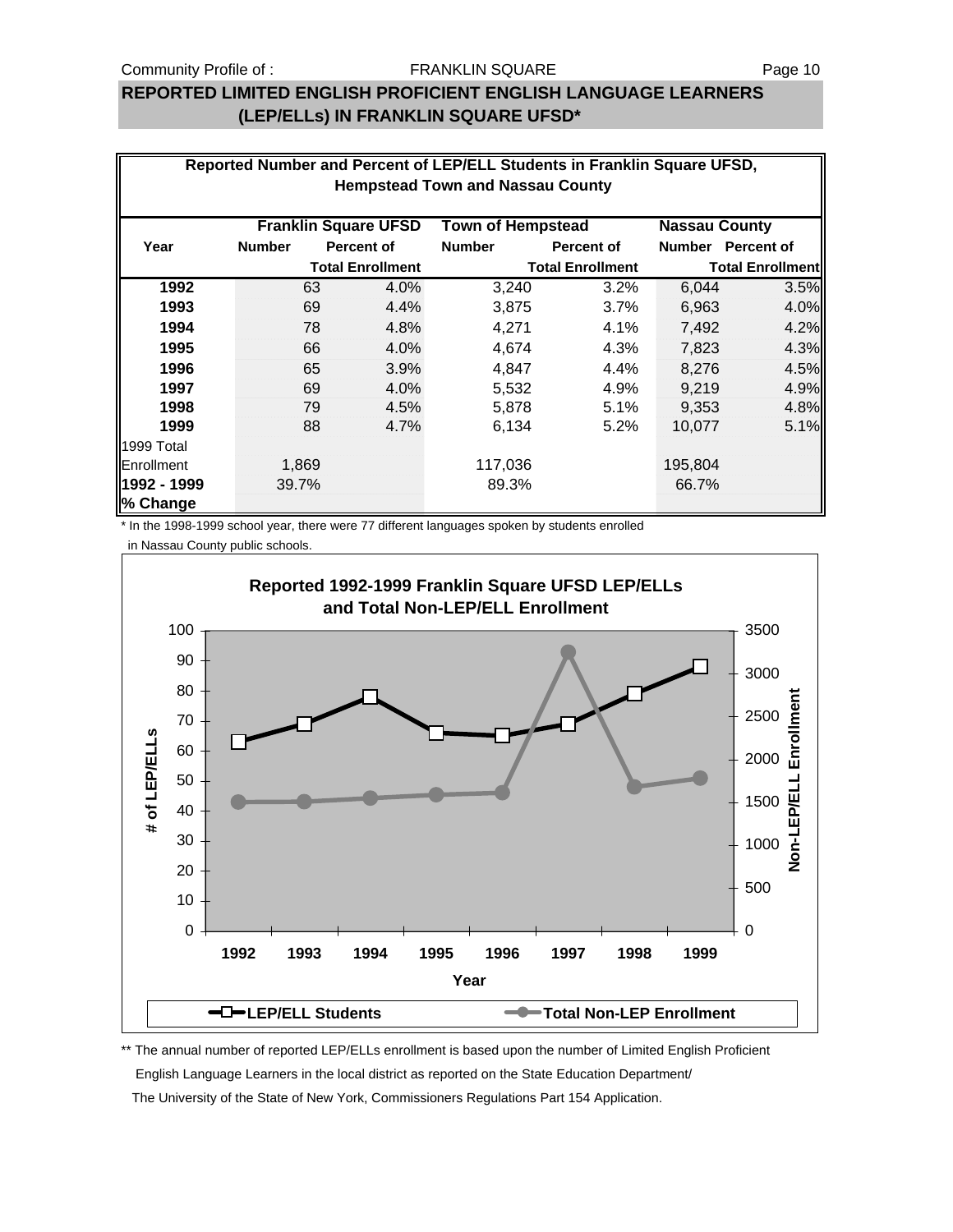# **REPORTED LIMITED ENGLISH PROFICIENT ENGLISH LANGUAGE LEARNERS (LEP/ELLs) IN SEWANHAKA CHSD\***

|                                                                    | Reported Number and Percent of LEP/ELL Students in Sewanhaka CHSD, |                         |               |                         |                         |                   |  |  |  |
|--------------------------------------------------------------------|--------------------------------------------------------------------|-------------------------|---------------|-------------------------|-------------------------|-------------------|--|--|--|
| <b>Hempstead Town and Nassau County</b>                            |                                                                    |                         |               |                         |                         |                   |  |  |  |
| Sewanhaka CHSD<br><b>Town of Hempstead</b><br><b>Nassau County</b> |                                                                    |                         |               |                         |                         |                   |  |  |  |
| Year                                                               | <b>Number</b>                                                      | <b>Percent of</b>       | <b>Number</b> | <b>Percent of</b>       |                         | Number Percent of |  |  |  |
|                                                                    |                                                                    | <b>Total Enrollment</b> |               | <b>Total Enrollment</b> | <b>Total Enrollment</b> |                   |  |  |  |
| 1992                                                               | 150                                                                | 2.4%                    | 3,240         | 3.2%                    | 6,044                   | 3.5%              |  |  |  |
| 1993                                                               | 294                                                                | 4.6%                    | 3,875         | 3.7%                    | 6,963                   | 4.0%              |  |  |  |
| 1994                                                               | 179                                                                | 2.7%                    | 4,271         | 4.1%                    | 7,492                   | 4.2%              |  |  |  |
| 1995                                                               | 172                                                                | 2.5%                    | 4,674         | 4.3%                    | 7,823                   | 4.3%              |  |  |  |
| 1996                                                               | 190                                                                | 2.7%                    | 4,847         | 4.4%                    | 8,276                   | 4.5%              |  |  |  |
| 1997                                                               | 214                                                                | 3.0%                    | 5,532         | 4.9%                    | 9,219                   | 4.9%              |  |  |  |
| 1998                                                               | 200                                                                | 2.8%                    | 5,878         | 5.1%                    | 9,353                   | 4.8%              |  |  |  |
| 1999                                                               | 188                                                                | 2.5%                    | 6,134         | 5.2%                    | 10,077                  | 5.1%              |  |  |  |
| 1999 Total                                                         |                                                                    |                         |               |                         |                         |                   |  |  |  |
| Enrollment                                                         | 7,437                                                              |                         | 117,036       |                         | 195,804                 |                   |  |  |  |
| 1992 - 1999<br>% Change                                            | 25.3%                                                              |                         | 89.3%         |                         | 66.7%                   |                   |  |  |  |

\* In the 1998-1999 school year, there were 77 different languages spoken by students enrolled in Nassau County public schools.



\*\* The annual number of reported LEP/ELLs enrollment is based upon the number of Limited English Proficient

 English Language Learners in the local district as reported on the State Education Department/ The University of the State of New York, Commissioners Regulations Part 154 Application.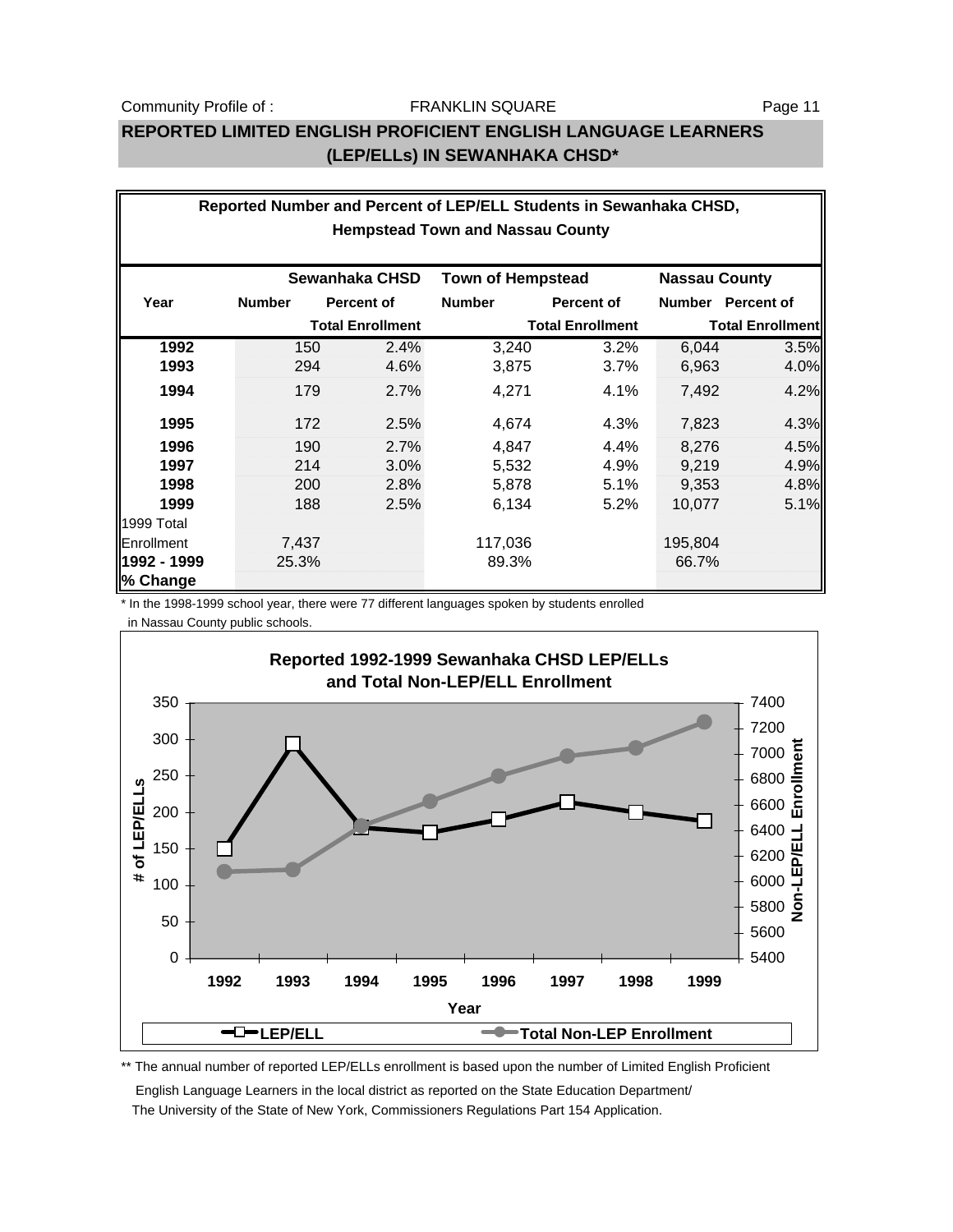Community Profile of : FRANKLIN SQUARE

| age |  | י |
|-----|--|---|
|     |  |   |

|      | Dropout Percents in Sewanhaka CHSD, Town of Hempstead, & Nassau County |            |          |          |                                                       |          |  |  |
|------|------------------------------------------------------------------------|------------|----------|----------|-------------------------------------------------------|----------|--|--|
|      |                                                                        |            |          |          |                                                       |          |  |  |
|      |                                                                        |            |          |          | DROPOUT NUMBERS & PERCENTS OF HIGH SCHOOL ENROLLMENT* |          |  |  |
| Year | District-#                                                             | District-% | Town-#** | Town-%** | County-#                                              | County-% |  |  |
|      |                                                                        |            |          |          |                                                       |          |  |  |
| 1987 | 53                                                                     | 1.1        | 898      | 2.4      | 1284                                                  | 2.0      |  |  |
| 1988 | 56                                                                     | 1.2        | 759      | 2.2      | 1177                                                  | 2.0      |  |  |
| 1989 | 65                                                                     | 1.5        | 654      | 2.0      | 932                                                   | 1.7      |  |  |
| 1990 | 41                                                                     | 1.0        | 546      | 1.8      | 759                                                   | 1.4      |  |  |
| 1991 | 21                                                                     | 0.5        | 432      | 1.4      | 613                                                   | 1.2      |  |  |
| 1992 | 27                                                                     | 0.6        | 483      | 1.6      | 654                                                   | 1.2      |  |  |
| 1993 | 23                                                                     | 0.5        | 484      | 1.6      | 630                                                   | 1.2      |  |  |
| 1994 | 27                                                                     | 0.6        | 533      | 1.7      | 724                                                   | 1.4      |  |  |
| 1995 | 28                                                                     | 0.6        | 395      | 1.3      | 531                                                   | 1.0      |  |  |
| 1996 | 49                                                                     | 1.1        | 337      | 1.1      | 477                                                   | 0.9      |  |  |
| 1997 | 20                                                                     | 0.4        | 358      | 1.1      | 479                                                   | 0.9      |  |  |
| 1998 | 6                                                                      | 0.1        | 330      | 1.0      | 489                                                   | 0.9      |  |  |

\*Dropout Rate = Dropouts divided by 9-12 grade enrollment including ungraded secondary enrollment. A dropout is defined as any pupil who left school prior to graduation & did not enter another school or program leading to a GED.



\*\*Town data based on a weighted average of communities which are fully or partially located within town boundaries.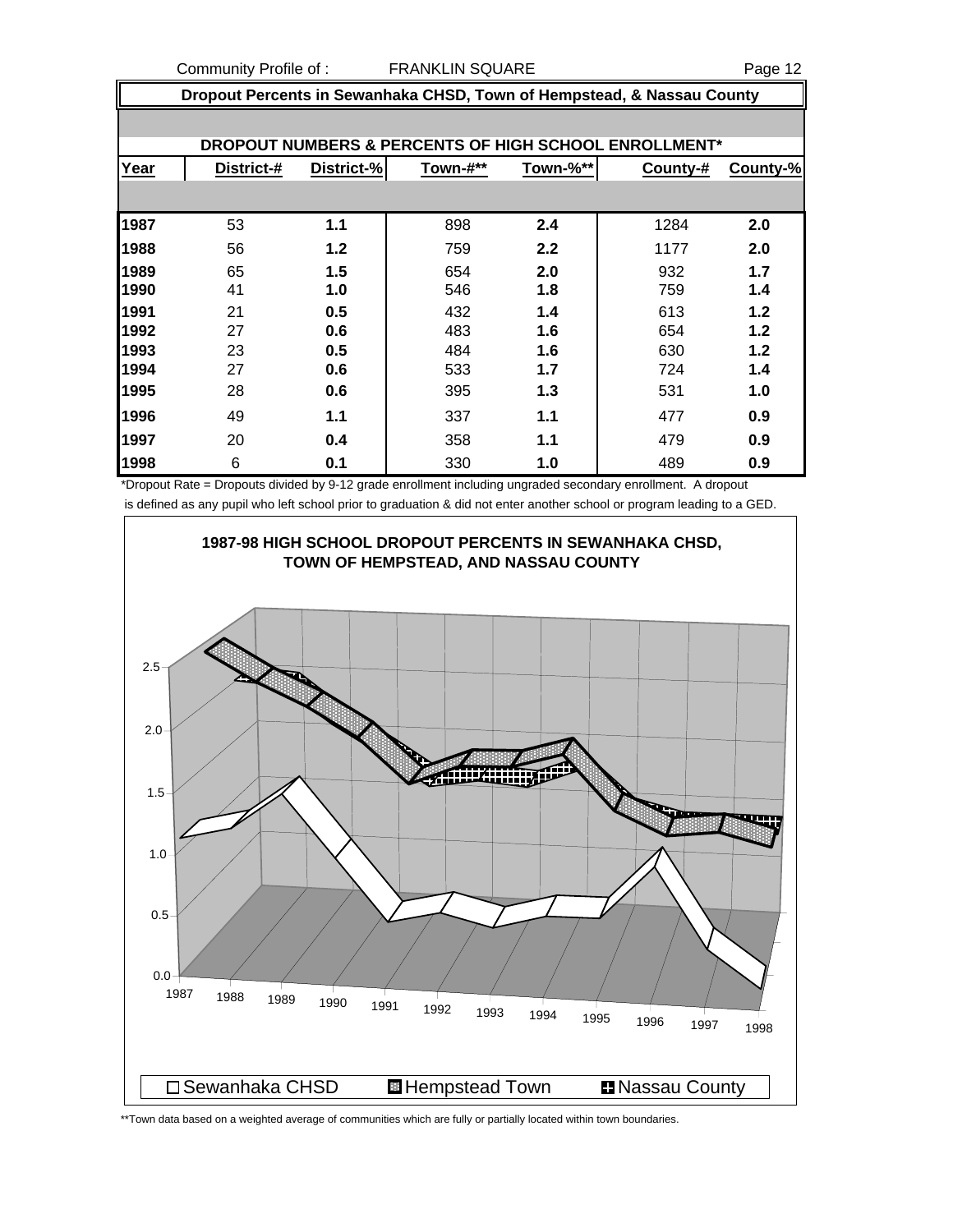| 1982-97 Total Births and Fertility Rates For            |                        |           |                      |           |               |                       |  |
|---------------------------------------------------------|------------------------|-----------|----------------------|-----------|---------------|-----------------------|--|
| Franklin Square 11010 Nassau County and New York State* |                        |           |                      |           |               |                       |  |
|                                                         | <b>Franklin Square</b> |           | <b>Nassau County</b> |           |               | <b>New York State</b> |  |
|                                                         |                        | Fertility |                      | Fertility |               | Fertility             |  |
| Year                                                    | Births**               | Rate      | <b>Births</b>        | Rate      | <b>Births</b> | Rate                  |  |
| 1982                                                    | 287                    | 64.1      | 14,342               | 49.0      | 246,889       | 59.6                  |  |
| 1983                                                    | 313                    | 68.6      | 14,541               | 49.8      | 248,222       | 59.6                  |  |
| 1984                                                    | 341                    | 73.4      | 14,758               | 50.6      | 250,436       | 59.9                  |  |
| 1985                                                    | 341                    | 72.2      | 15,247               | 52.3      | 258,826       | 61.6                  |  |
| 1986                                                    | 366                    | 76.2      | 15,567               | 53.5      | 263,045       | 62.3                  |  |
| 1987                                                    | 381                    | 78.0      | 16,504               | 56.8      | 271,355       | 64.0                  |  |
| 1988                                                    | 399                    | 80.4      | 17,072               | 58.8      | 279,976       | 65.8                  |  |
| 1989                                                    | 376                    | 74.5      | 17,700               | 61.1      | 290,528       | 67.9                  |  |
| 1990                                                    | 376                    | 73.3      | 18,180               | 62.8      | 297,468       | 69.3                  |  |
| 1991                                                    | 343                    | 67.4      | 17,864               | 62.2      | 292,523       | 68.1                  |  |
| 1992                                                    | 305                    | 60.5      | 18,065               | 63.3      | 287,531       | 67.2                  |  |
| 1993                                                    | 311                    | 62.1      | 17,931               | 63.2      | 282,377       | 66.3                  |  |
| 1994                                                    | 305                    | 61.3      | 17,903               | 64.6      | 277,945       | 65.6                  |  |
| 1995                                                    | 294                    | 59.5      | 18,084               | 66.0      | 271,042       | 64.3                  |  |
| 1996                                                    | 274                    | 56.3      | 17,722               | 63.8      | 263,611       | 63.0                  |  |
| 1997                                                    | 274                    | 57.0      | 17,100               | 62.0      | 256,976       | 61.8                  |  |
|                                                         |                        |           |                      |           |               |                       |  |



Fertility rate based on live births per 1,000 female population 15-44. Data for 1990-97 reflect zip code boundaries. Data for prior years reflect the local community as comprised by census tracts. \*\* The number of births in the Franklin Square area is a three year "running" average for all years. Source: Nassau County & New York State Departments of Health.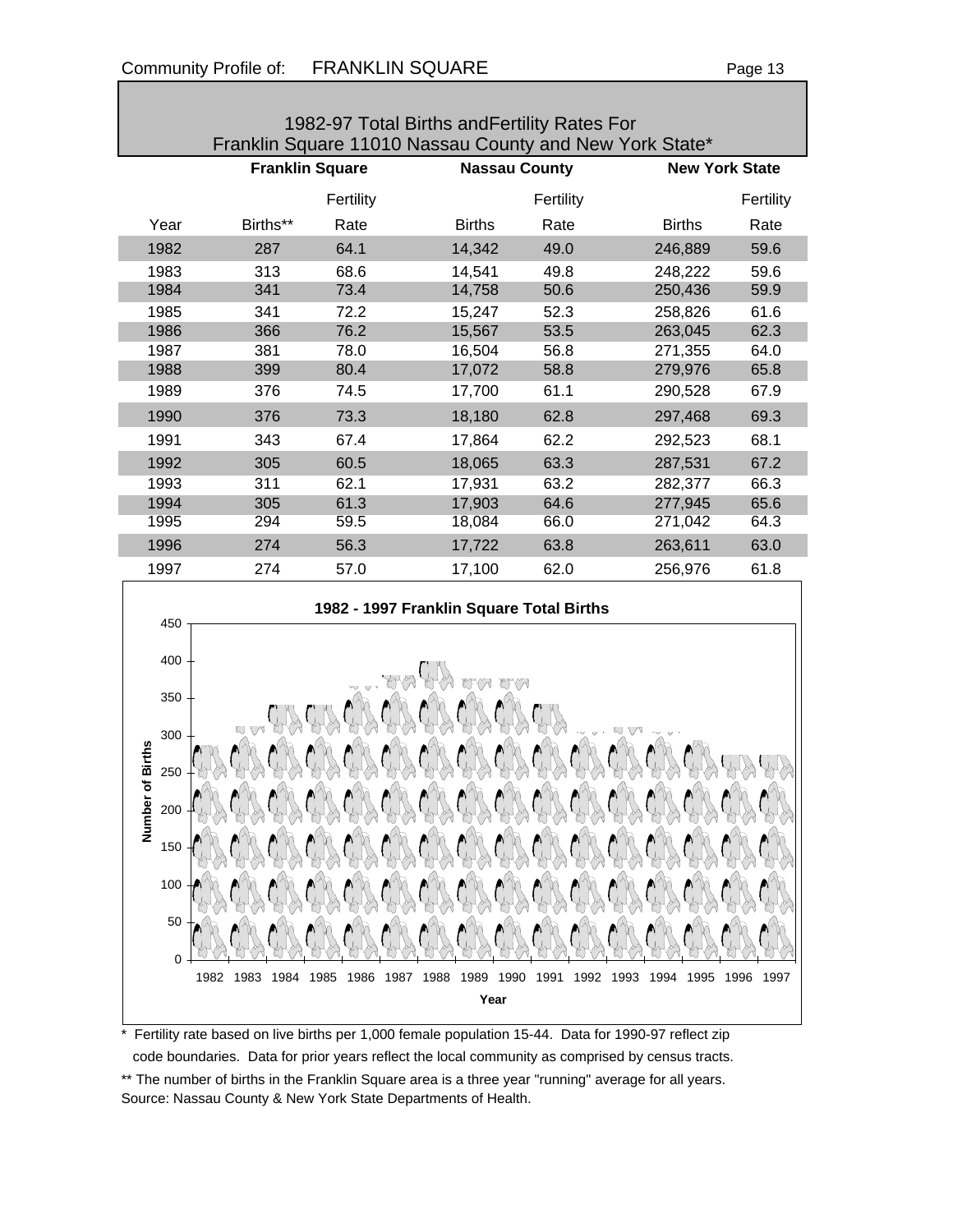# 1984-97 Births To Teen Mothers and Fertility Rates For Franklin Square 11010\*, Nassau County and New York State\*\*

|      | <b>Franklin Square</b><br>Fertility<br>Teen |      | <b>Nassau County</b> | Fertility |               | <b>New York State</b><br>Fertility |  |
|------|---------------------------------------------|------|----------------------|-----------|---------------|------------------------------------|--|
| Year | <b>Births</b>                               | Rate | <b>Births</b>        | Rate      | <b>Births</b> | Rate                               |  |
| 1984 | 6                                           | 8.5  | 668                  | 12.2      | 25,658        | 35.7                               |  |
| 1985 | 6                                           | 8.7  | 711                  | 13.4      | 25,470        | 36.4                               |  |
| 1986 | 6                                           | 8.9  | 685                  | 13.4      | 25,134        | 37.0                               |  |
| 1987 | 7                                           | 10.1 | 677                  | 13.8      | 25,080        | 38.0                               |  |
| 1988 | 5                                           | 8.3  | 663                  | 14.1      | 25,861        | 40.3                               |  |
| 1989 | 6                                           | 9.0  | 679                  | 15.0      | 26,593        | 42.7                               |  |
| 1990 | 6                                           | 9.2  | 674                  | 15.6      | 26,553        | 44.0                               |  |
| 1991 | 4                                           | 7.0  | 672                  | 16.0      | 26,216        | 44.1                               |  |
| 1992 | $\overline{4}$                              | 6.9  | 629                  | 15.1      | 25,330        | 43.4                               |  |
| 1993 | 4                                           | 6.0  | 700                  | 18.4      | 25,515        | 44.3                               |  |
| 1994 | 3                                           | 5.5  | 682                  | 18.2      | 25,852        | 45.3                               |  |
| 1995 | 3                                           | 5.2  | 668                  | 18.0      | 24,805        | 43.6                               |  |
| 1996 | $\overline{2}$                              | 3.3  | 637                  | 15.8      | 23,864        | 41.8                               |  |
| 1997 | $\overline{2}$                              | 4.1  | 561                  | 13.9      | 22,185        | 38.5                               |  |



\* The number of birth to teen mothers in the Franklin Square area is a three year "running" average for all years.

\*\* Fertility rate based on live births per 1,000 female population 15-19. Data for 1990-97 reflect zip code boundaries. Data for prior years reflect the local community as comprised by census tracts. Source: Nassau County & New York State Departments of Health.